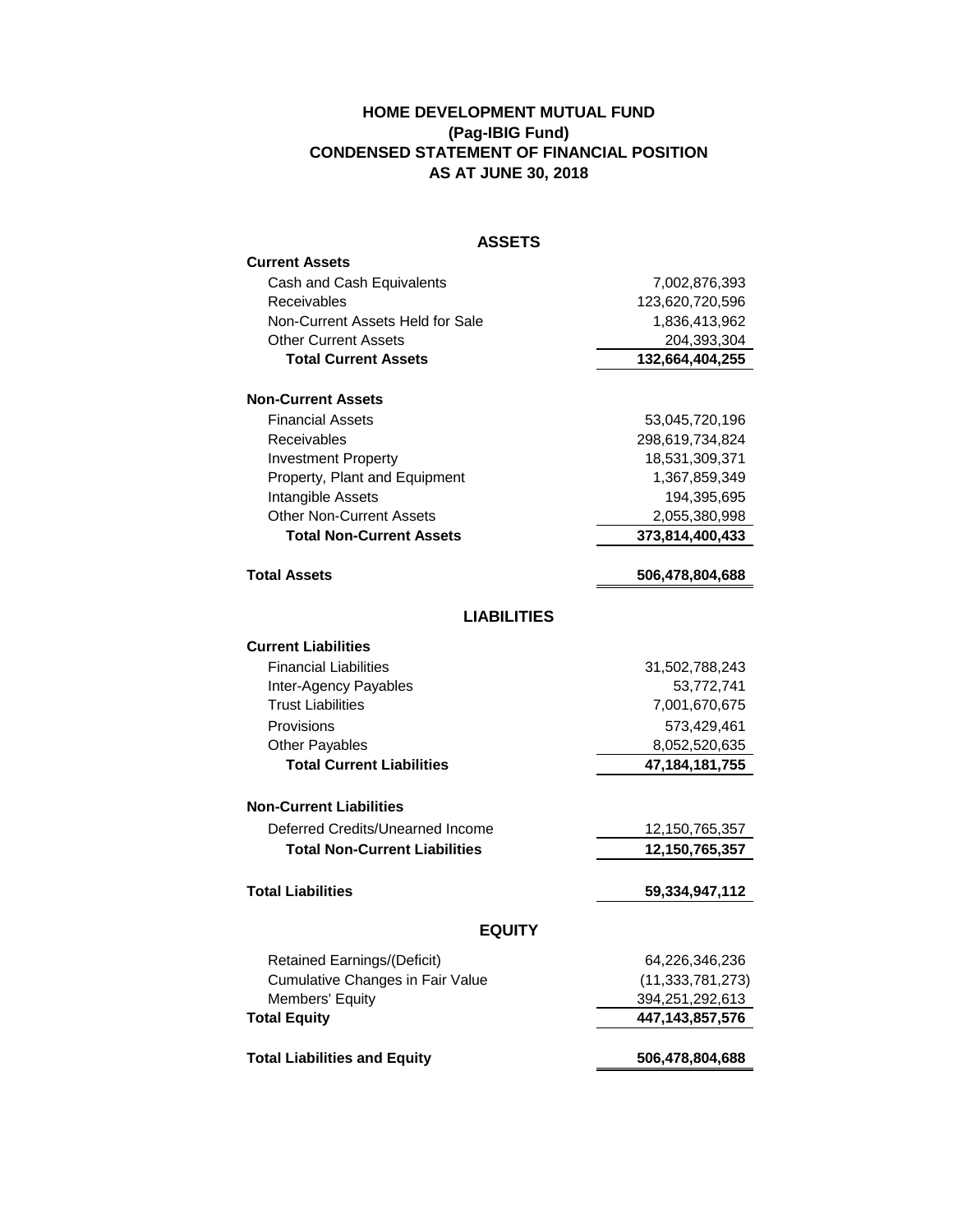## **HOME DEVELOPMENT MUTUAL FUND (Pag-IBIG Fund) CONDENSED STATEMENT OF COMPREHENSIVE INCOME FOR THE PERIOD ENDED JUNE 30, 2018**

| <b>Income</b>                                                      |                 |
|--------------------------------------------------------------------|-----------------|
| Service and Business Income                                        | 19,181,340,474  |
| Gains                                                              | 2,628,313,491   |
| Other Non-Operating Income                                         | 440,908,707     |
| <b>Total Income</b>                                                | 22,250,562,672  |
| <b>Expenses</b>                                                    |                 |
| <b>Personnel Services</b>                                          | 1,923,814,189   |
| Maintenance and Other Operating Expenses                           | 2,392,843,286   |
| <b>Financial Expenses</b>                                          | 15,299,802      |
| Non-Cash Expenses                                                  | 1,823,809,628   |
| <b>Total Expenses</b>                                              | 6,155,766,905   |
| <b>Profit/(Loss) Before Tax</b>                                    | 16,094,795,767  |
| Net Assistance/Subsidy/(Financial Assistance/Subsidy/Contribution) | 844,793         |
| <b>Net Income/(Loss)</b>                                           | 16,093,950,974  |
| Other Comprehensive Income/(Loss) for the Period                   | (6,000,506,845) |
| <b>Comprehensive Income/(Loss)</b>                                 | 10,093,444,129  |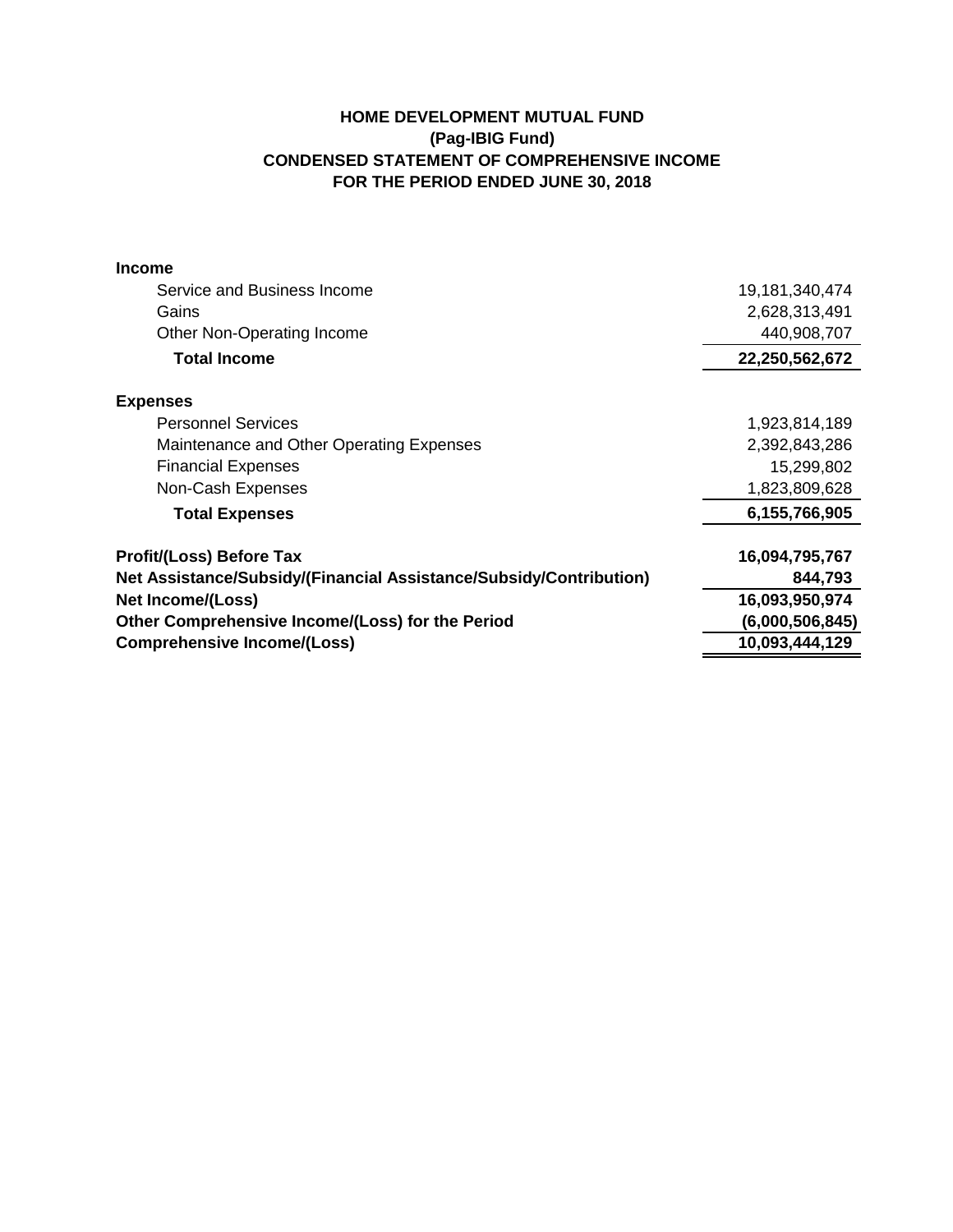## **HOME DEVELOPMENT MUTAL FUND (PAG-IBIG Fund) STATEMENT OF CHANGES IN EQUITY FOR THE PERIOD ENDED JUNE 30, 2018**

|                                                    | <b>Cumulative Changes</b><br>in Fair Value of<br>Investments | <b>Retained Earnings/</b><br>(Deficit) | <b>Members' Equity</b> | <b>TOTAL</b>    |
|----------------------------------------------------|--------------------------------------------------------------|----------------------------------------|------------------------|-----------------|
| <b>BALANCE AT DECEMBER 31, 2017</b>                | (5,333,274,428)                                              | 75,430,195,221                         | 361,436,072,685        | 431,532,993,478 |
| <b>CHANGES IN EQUITY FOR 2018</b><br>Add/(Deduct): |                                                              |                                        |                        |                 |
| Members' Contribution                              |                                                              |                                        | 18,816,095,959         | 18,816,095,959  |
| Comprehensive Income for the year                  | (6,000,506,845)                                              | 16,093,950,974                         |                        | 10.093.444.129  |
| <b>Dividends</b>                                   |                                                              | (27, 293, 614, 914)                    | 27,293,614,914         |                 |
| Provident Claims/Tav Offsetting                    |                                                              |                                        | (8,622,028,575)        | (8,622,028,575) |
| <b>Other Adjustments</b>                           |                                                              | (4, 185, 045)                          | (4,672,462,370)        | (4,676,647,415) |
| <b>BALANCE AT JUNE 30, 2018</b>                    | (11, 333, 781, 273)                                          | 64,226,346,236                         | 394,251,292,613        | 447,143,857,576 |